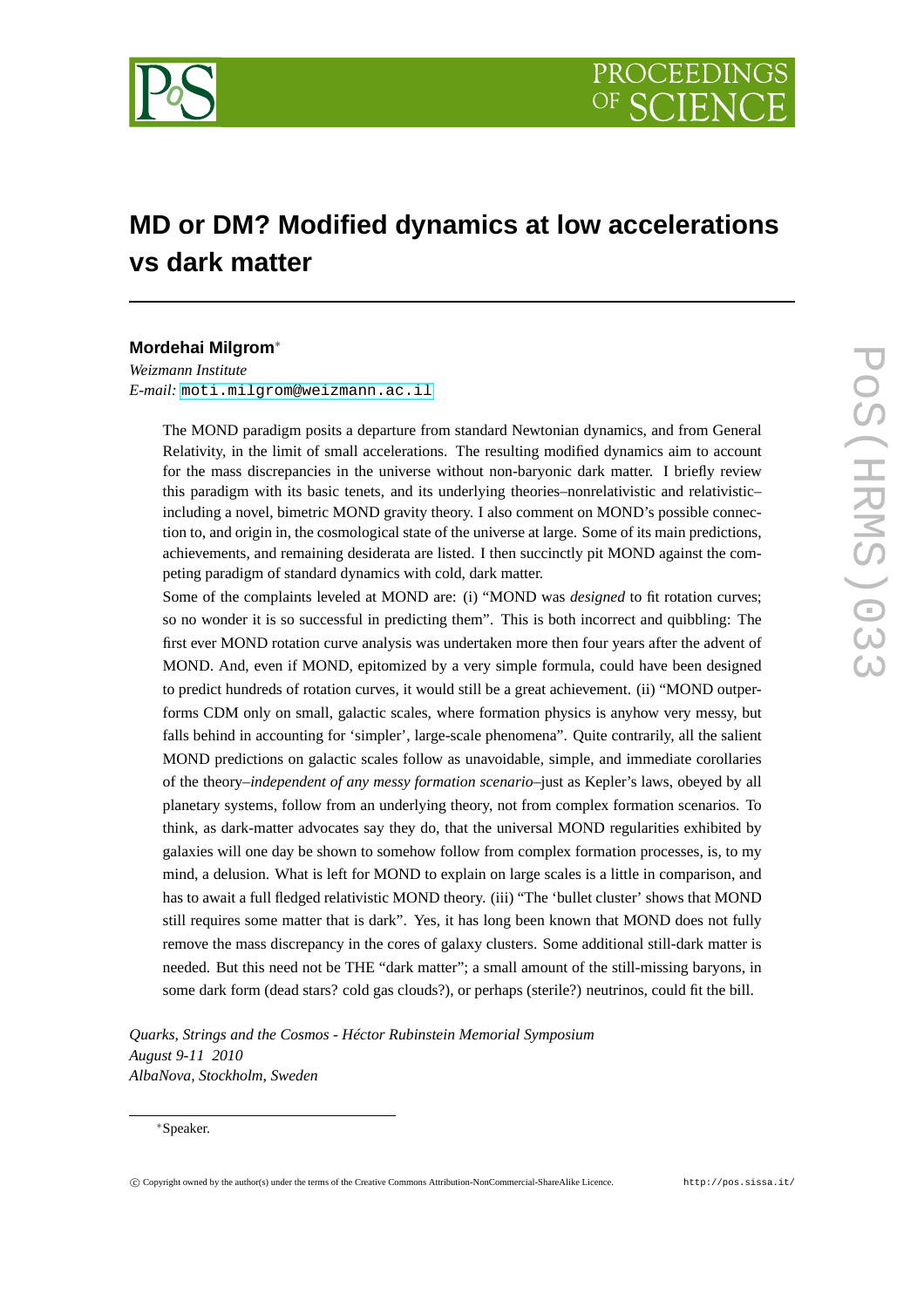#### <span id="page-1-0"></span>**1. MOND introduced**

MOND, or modified dynamics, was propounded in the early 1980s [\[1\]](#page-13-0), as a new theory of dynamics that accounts for the mass discrepancies in galactic systems without non-baryonic dark matter (DM). MOND hinges on the fact that the typical accelerations in such systems are many orders of magnitude smaller than those encountered in the solar system. It may be viewed, in some sense, as a modification of standard dynamics at "low accelerations". Some reviews of MOND can be found in [\[2,](#page-13-0) [3,](#page-13-0) [4,](#page-13-0) [5\]](#page-13-0). A historical account of DM and the MOND paradigms can be found in [\[6\]](#page-13-0).

I start with some basic axioms for the new dynamics, such axioms as was the constancy of the speed light in special relativity, the equivalence of acceleration and gravity in General Relativity (GR), or the parceling of the radiation field in quantum theory. The reason for starting with such axioms, and not concentrating on a specific theory right from the outset, is twofold: 1. We are not yet in the state where we have one universally accepted theory for MOND, even in the nonrelativistic (NR) regime. So, a set of basic principles from which to start can serve as a useful anchor and guide. 2. It turns out that there exists, in fact, a set of simply formulated basic tenets, from which alone follow a large number of major predictions, encompassing most of the basic, NR MOND phenomenology. These predictions are thus shared by all theories built on the axioms, which is a very useful knowledge.

The basic tenets of MOND, as they apply to NR matter systems governed by gravity, such as the solar system or galactic systems, are: (i) Admit into physics a new constant,  $a_0$ , with the dimensions of acceleration. It defines the boundary between the applicability domain of the standard dynamics (from which it disappears) and the new dynamics (in the phenomenology of which  $a_0$ appears extensively), qualitatively similar to how  $c$  appears in relativity, or  $\hbar$  in quantum physics. (ii) A "correspondence principle": a NR MOND theory has Newtonian dynamics as its formal limit when  $a_0 \rightarrow 0$ . (iii) In the opposite, deep-MOND limit, formally defined by  $a_0 \rightarrow \infty$ , while all masses  $m_i \to 0$  (or  $G \to 0$ ), such that  $m_i a_0$  (or  $Ga_0$ ) remain fixed, we require the theory to become scale invariant: dynamical evolution is invariant under  $(t, \mathbf{r}) \rightarrow \lambda(t, \mathbf{r})$ .

In more general contexts–such as in the relativistic regime, or when non-gravitational interactions are involved–we may have to generalize the above basic tenets. For example, we shall see that there are relativistic MOND theories that do not tend exactly to GR in the limit  $a_0 \rightarrow 0$  (while their NR limit does tend to Newtonian gravity in the limit).

## **2. MOND theories**

Here, I discuss briefly theories that incorporate the basic tenets of MOND. In this connection, note the numerical coincidence between the value of  $a_0 \approx 10^{-8}$ cm s<sup>-2</sup>, as determined from numerous phenomena in which it appears (see below), and the values of some cosmological acceleration parameters, as has been noted and elaborated on many times along MOND's history (e.g. in [\[1,](#page-13-0) [7,](#page-13-0) [8,](#page-13-0) [9,](#page-13-0) [10,](#page-14-0) [11\]](#page-14-0)). We have

$$
\bar{a}_0 \equiv 2\pi a_0 \approx cH_0 \approx (\Lambda/3)^{1/2},\tag{2.1}
$$

where  $H_0$  is the Hubble constant, and  $\Lambda$  the cosmological constant (CC) as now deduced from various cosmological data. This striking proximity, if it is more than a mere coincidence, may be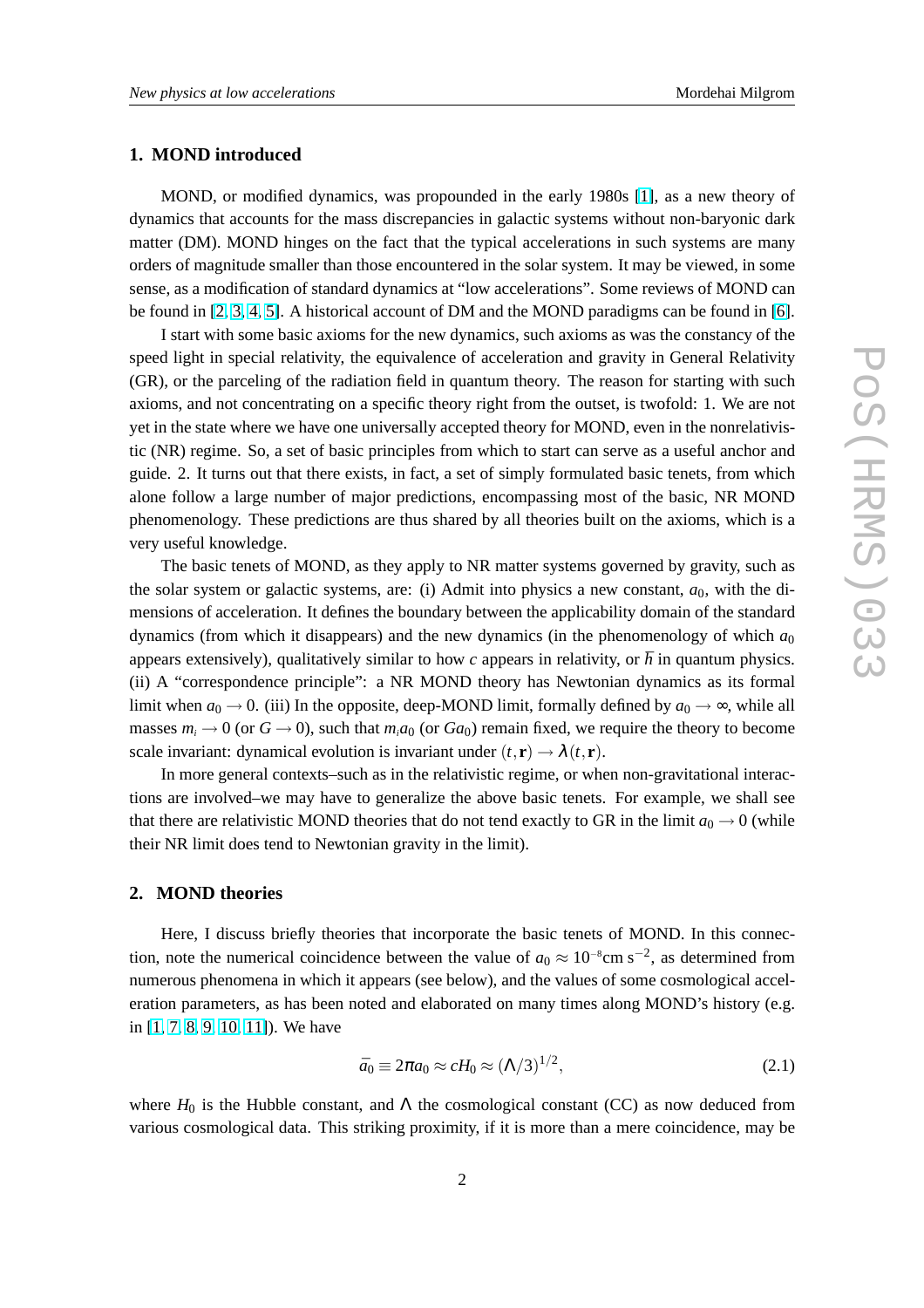an important hint in constructing MOND theories. It would be desirable (if not necessary) that a MOND theory should account for this numerical proximity.

Quantum theory and relativity depart from Newtonian dynamics, in the first place, by introducing novel world pictures. At the more "technical" level, these novel concepts then form the basis for specific theories described by this or that action. There are intriguing hints that MOND also rests on some novel world picture (e.g. [\[10,](#page-14-0) [12\]](#page-14-0)). However, so far, the only palpable and "practical" progress made has been in constructing modified actions for MOND theories, based on the standard concepts of Newtonian dynamics and GR. These theories invariably involve some function, put in by hand, that interpolates between the MOND and the neoclassical (pre-MOND) regime. This, to my mind, testifies strongly to the "effective" nature of these theories.

The more tractable approach for building MOND theories has, so far, proven to be modifying only the field equation for the gravitational potential (the Poisson equation), leaving Newton's law of inertia intact. In the relativistic context, the equivalent approach is to adhere to metric theories, keep the standard matter action of GR, with the standard (minimal) matter coupling to the metric, but modify the equations that determine the metric from its matter sources. I call such theories modified-gravity (MG) theories.

Efforts in this direction have already yielded some NR theories, and three classes of relativistic MOND theories (TeVeS, MOND adaptations of Einstein-Aether theories, and BIMOND, to be described below).

Other theories, loosely called "modified inertia" (MI) theories, involve modifying Newton's second law, or generally, modifying the matter actions (both NR and relativistic). This approach has proven more difficult to implement, and remains relatively unexplored. It seems to me, however, to be an attractive avenue, worth pursuing; it is a natural framework for connecting MOND with cosmology, as perhaps pointed to by the above coincidence. Some more detailed results on this approach can be found in [\[8,](#page-13-0) [10,](#page-14-0) [13\]](#page-14-0).

The new physics entailed by MOND shows up in full force only in galactic systems, whose dynamics is governed by gravity. It is thus difficult to distinguish observationally between the two classes. Important differences in the predictions of the two classes of theories exist even for purely gravitational systems, but they have, so far, not been brought to bear on the question of which of the two approaches is phenomenologically superior to the other.

I now describe briefly some of the MOND theories propounded to date.

#### **2.1 Nonrelativistic theories**

## **2.1.1 Nonlinear Poisson equation for the gravitational potential** φ

For a gravitating system made of point-like, individually-test masses, whose trajectories are  $\mathbf{r}_i(t)$ , we have [\[14\]](#page-14-0)

$$
\ddot{\mathbf{r}}_i = -\vec{\nabla}\phi(\mathbf{r}_i), \qquad \vec{\nabla}\cdot[\mu(|\vec{\nabla}\phi|/a_0)\vec{\nabla}\phi] = 4\pi G\rho, \qquad (2.2)
$$

derived from a generalized Poisson action. In the limit  $a_0 \to 0$ :  $\mu(x \to \infty) \to 1$ . In the deep-MOND limit ( $a_0 \rightarrow \infty$ ,  $a_0$ *G* constant): the first eq.(2.2) implies that  $\phi$  has zero dimensions under scaling, and thus for the second eq.(2.2) to give scale invariance we have to have

$$
\mu(x \ll 1) \approx x,\tag{2.3}
$$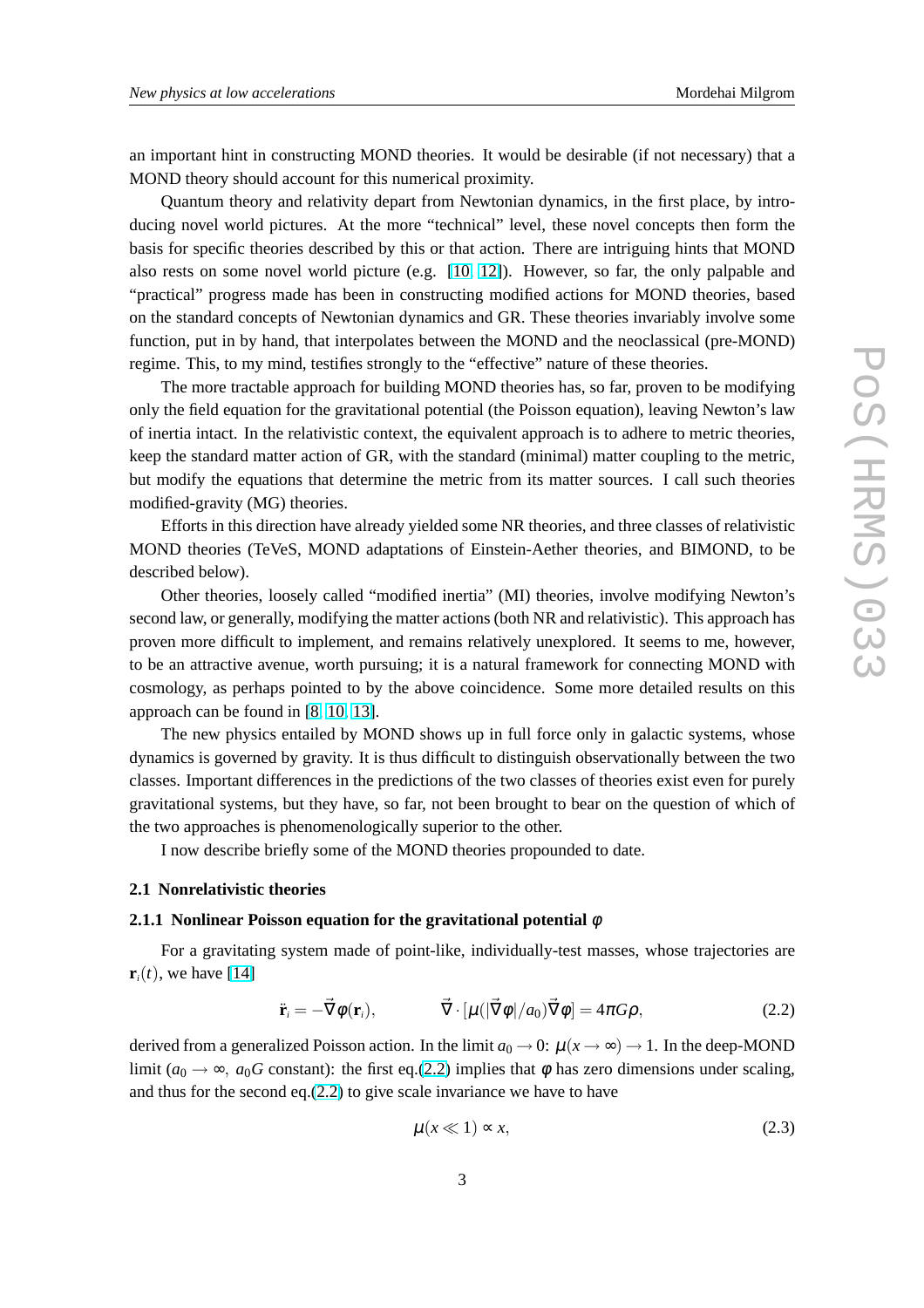<span id="page-3-0"></span>and we normalize  $a_0$  so equality holds. The nonlinear Poisson equation for the gravitational potential  $\phi$ , thus reduces to the 3-harmonic Poisson equation  $\vec{\nabla} \cdot (|\vec{\nabla} \phi| \vec{\nabla} \phi) = 4\pi G a_0 \rho$ .

The theory then becomes invariant to conformal transformations in space, with many applications and possible matter-of-principle ramifications [\[15,](#page-14-0) [12\]](#page-14-0).

#### **2.1.2 Quasilinear formulation (QUMOND)**

The field equations for the gravitational potential (derived from an action) are here [\[16\]](#page-14-0)

$$
\Delta \phi = \vec{\nabla} \cdot [\nu (|\vec{\nabla} \phi^*|/a_0) \vec{\nabla} \phi^*], \quad \text{where} \quad \Delta \phi^* = 4\pi G \rho. \tag{2.4}
$$

This requires solving only a linear Poisson equation (twice), and is rather easier to solve than the nonlinear Poisson equation. Scale invariance in the deep-MOND limit dictates  $y^{1/2}v(y \to 0) \to$ *const*. (again  $a_0$  normalized so that the limit is 1).

## **2.1.3 "Modified inertia"**

In [\[8\]](#page-13-0), I considered (NR) action-based theories, whereby the gravitational potential is still determined from the Poisson equation, but the particle equation of motion is of the form

$$
\mathbf{A}[\{\mathbf{r}(t)\},a_0] = -\vec{\nabla}\phi,\tag{2.5}
$$

(replacing  $\ddot{\mathbf{r}} = -\vec{\nabla}\phi$ ), where **A** is a functional of the whole trajectory  $\{\mathbf{r}(t)\}\,$ , with the dimensions of acceleration. For  $a_0 \to 0$ ,  $\mathbf{A} \to \mathbf{r}$ . Here,  $\phi$  has dimension  $-1$  under scaling (from the Poisson equation); so, to have scale invariance in the deep-MOND limit, we have to have

$$
\mathbf{A}[\{\mathbf{r}(t)\},a_0] \rightarrow a_0^{-1} \mathbf{Q}(\{\mathbf{r}(t)\}),\tag{2.6}
$$

where **Q** has dimensions of acceleration squared.

I showed that if such an equation of motion is to follow from an action principle, enjoy Galilei invariance, and have the above Newtonian and MOND limits, it has to be time nonlocal.<sup>1</sup> Such nonlocal theories (which also have to be nonlinear–an inherent property of MOND theories) are not easy to construct. We do not yet have a fully acceptable theory in this vein, even in the NR regime. Only some toy theories have been partly explored [\[8,](#page-13-0) [10,](#page-14-0) [13\]](#page-14-0). In particular, in [\[10\]](#page-14-0), I discussed a heuristic idea, whereby MOND, indeed inertia itself, can result from an effect of the vacuum, and where the origin of  $a_0$  in cosmology also emerges, as per eq.[\(2.1\)](#page-1-0). The vacuum then serves as an absolute inertial frame (acceleration with respect to the vacuum is detectable, e.g., through the Unruh effect).

There is an important and robust prediction shared by all theories in the class: For circular trajectories in an axisymmetric potential, eq.(2.5) has to take the form

$$
\mu (V^2/Ra_0)V^2/R = -d\phi/dR, \qquad (2.7)
$$

where, *V* and *R* are the orbital speed and radius, and  $\mu(x)$  is universal for the theory, and is derived from the expression of the action specialized to circular trajectories;  $\mu(x \ll 1) \approx x$ ,  $\mu(x \gg 1) \approx 1$ .

 $<sup>1</sup>$ An interesting possibility, which I have explored only superficially, is of a local theory that enjoys a symmetry</sup> other than Galilei, which reduces to Galilei invariance for  $a_0 \rightarrow 0$ .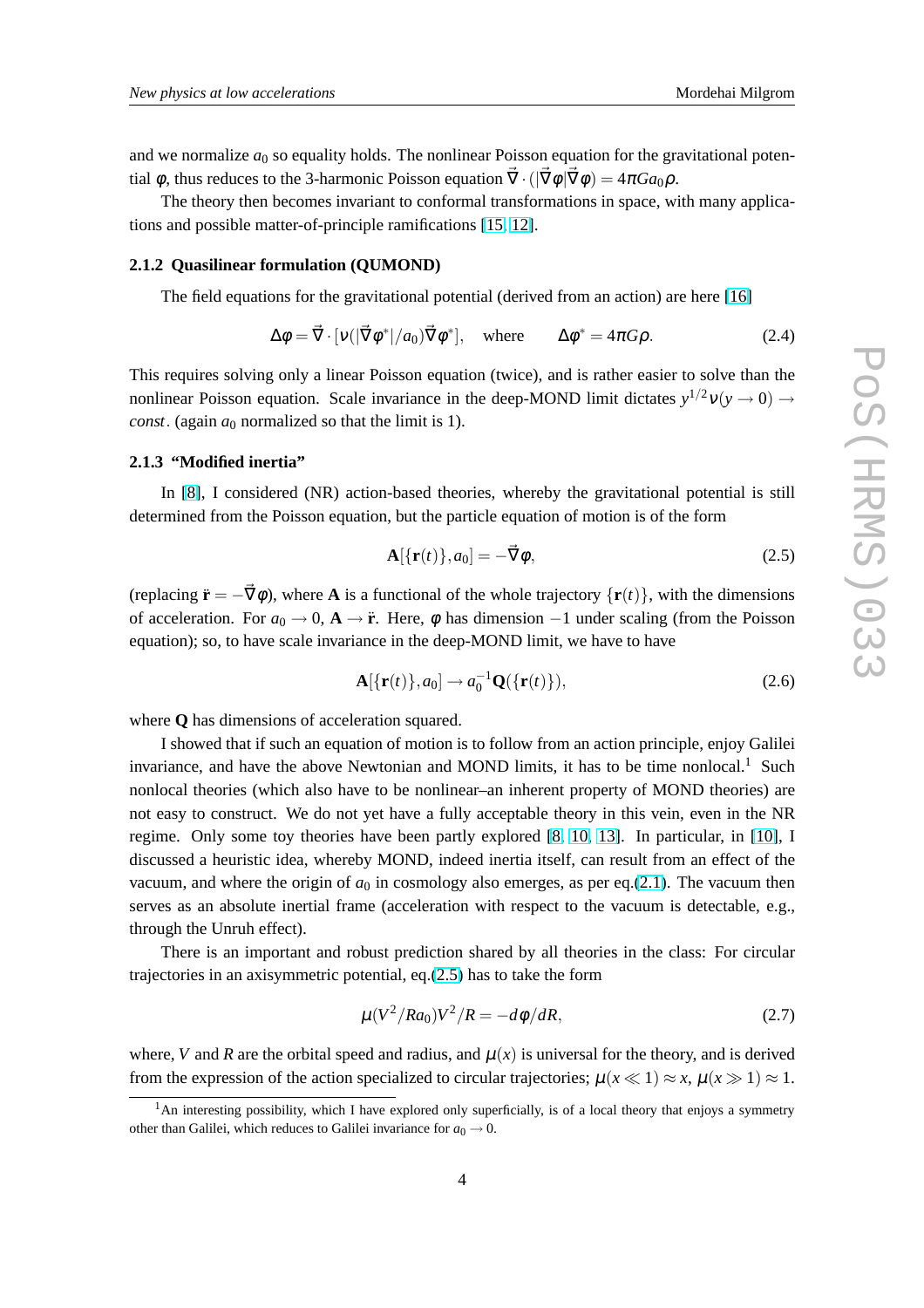Thus even without specifying the theory, this class makes a very useful prediction for galaxy rotation curves (RC). It is, indeed, eq. $(2.7)$ –which gives the MOND RC in simple terms of the Newtonian curve–that has been used in all MOND RC analyses to date. The predictions of modifiedgravity theories are less straightforward to compute, and require a computation of the whole gravitational field for each galaxy anew.

## **2.2 Relativistic theories**

## **2.2.1 TeVeS**

The Tensor-Vector-Scalar (TeVeS), relativistic formulation of MOND, has been put forth by Bekenstein [\[17\]](#page-14-0), building on ideas by Sanders [\[18\]](#page-14-0). The theory has been discussed and reviewed extensively (e.g., recently, in [\[19,](#page-14-0) [20\]](#page-14-0)); so I describe it very briefly.

Gravity is carried by a metric  $g_{\alpha\beta}$ , a vector field  $\mathcal{U}_\alpha$ , and a scalar field  $\phi$ , while matter degrees of freedom couple minimally to the "physical" metric  $\tilde{g}_{\alpha\beta} = e^{-2\phi} (g_{\alpha\beta} + \mathcal{U}_{\alpha} \mathcal{U}_{\beta}) - e^{2\phi} \mathcal{U}_{\alpha} \mathcal{U}_{\beta}$ .

TeVeS reproduces MOND phenomenology for galactic systems in the NR limit, with a certain combination of its constants playing the role of  $a_0$ . In particular, when  $a_0 \rightarrow 0$ , the NR limit goes to Newtonian gravity. However, the relativistic theory does not go exactly to GR in the same limit. This departure of TeVeS from GR even for very high accelerations might leave observable effects in the solar system (see, e.g., [\[21\]](#page-14-0)).

As in GR, the potential that appears in the expression for lensing by NR masses (such as galactic systems) is the same as that which governs the motion of massive particles.

Cosmology, the CMB, and structure formation in TeVeS have been considered in [\[22,](#page-14-0) [23,](#page-14-0) [24,](#page-14-0) [25,](#page-14-0) [26\]](#page-14-0). It was shown that there are elements in TeVeS that could mimic cosmological DM, although no fully satisfactory application of TeVeS to cosmology has been demonstrated.

Gravitational waves in TeVeS have been considered in [\[17,](#page-14-0) [27\]](#page-14-0).

#### **2.2.2 MOND versions of Einstein-Aether theories**

Zlosnik et al. [\[28\]](#page-14-0) have proposed and discussed MOND adaptations of Einstein-Aether (EA) theories. In EA theories (e.g., [\[29\]](#page-14-0), and references therein), gravity is carried by a metric,  $g_{\mu\nu}$ , as well as a vector field,  $A^{\alpha}$ . To the standard Einstein-Hilbert Lagrangian for the metric one adds the terms

$$
\mathcal{L}(A,g) = \frac{a_0^2}{16\pi G} \mathcal{F}(\mathcal{K}) + \mathcal{L}_L,
$$
\n(2.8)

where

$$
\mathcal{K} = a_0^{-2} \mathcal{K}_{\gamma\sigma}^{\alpha\beta} A^{\gamma}_{;\alpha} A^{\sigma}_{;\beta}.
$$
  
\n
$$
\mathcal{K}_{\gamma\sigma}^{\alpha\beta} = c_1 g^{\alpha\beta} g_{\gamma\sigma} + c_2 \delta_{\gamma}^{\alpha} \delta_{\sigma}^{\beta} + c_3 \delta_{\sigma}^{\alpha} \delta_{\gamma}^{\beta} + c_4 A^{\alpha} A^{\beta} g_{\gamma\sigma},
$$
\n(2.9)

and  $\mathcal{L}_L$  is a Lagrange multiplier term that forces the vector to be of unit length. The asymptotic behavior of  $\mathscr{F}$ , at small and large arguments, give the deep-MOND behavior and GR, respectively.

## **2.2.3 Bimetric MOND gravity**

Bimetric MOND gravity (BIMOND) [\[30,](#page-14-0) [31,](#page-14-0) [32\]](#page-14-0) is a class of relativistic theories governed by the action

$$
I = -\frac{1}{16\pi G} \int [\beta g^{1/2} R + \alpha \hat{g}^{1/2} \hat{R} - 2(g\hat{g})^{1/4} a_0^2 \mathcal{M}] d^4 x + I_M(g_{\mu\nu}, \psi_i) + \hat{I}_M(\hat{g}_{\mu\nu}, \hat{\psi}_i).
$$
(2.10)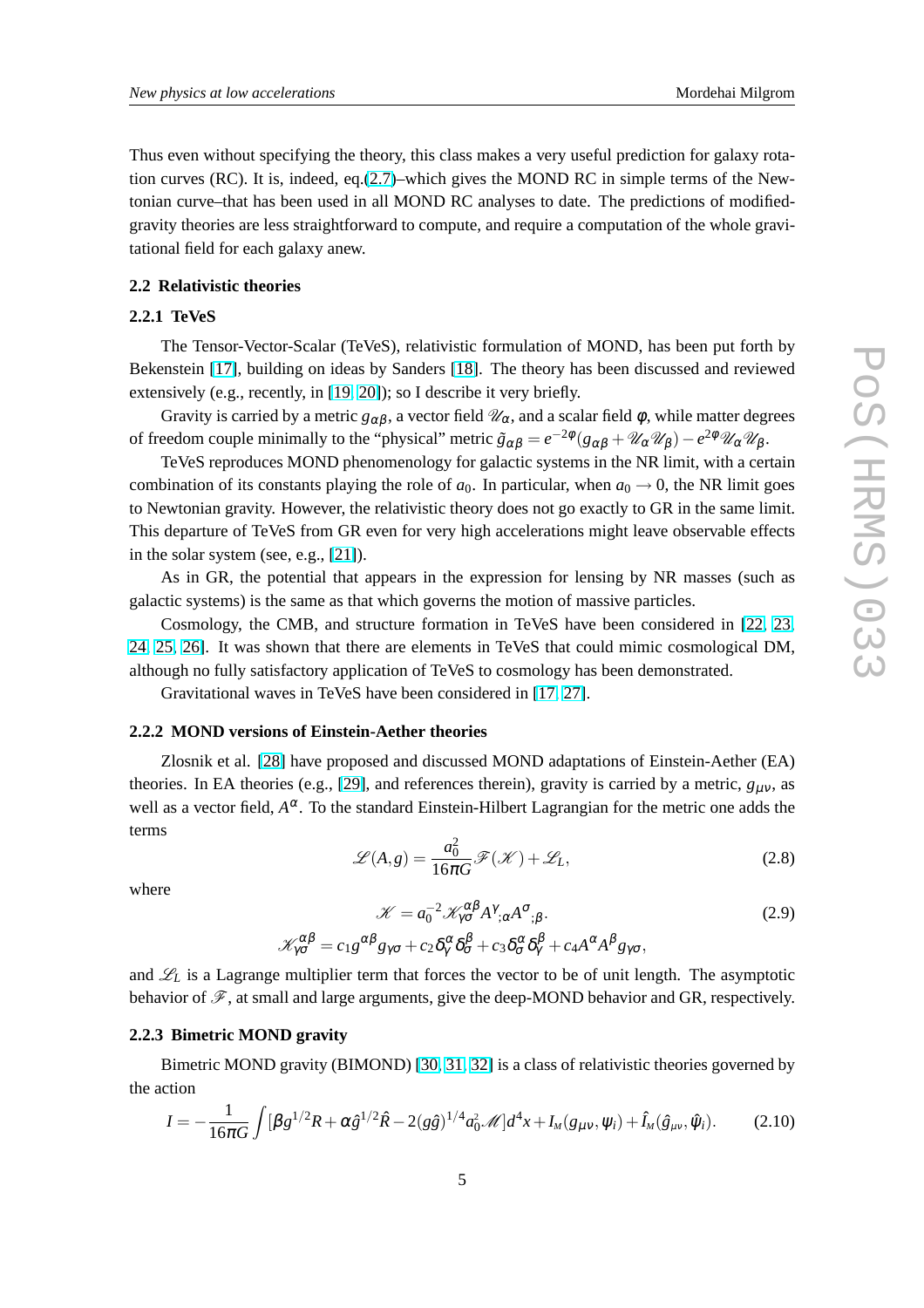<span id="page-5-0"></span>It involves two metrics,  $g_{\mu\nu}$  and  $\hat{g}_{\mu\nu}$ , whose Ricci scalars are *R* and  $\hat{R}$  ( $c = 1$ ). *M* is a dimensionless, scalar function of the two metrics and their first derivatives.

The novelty in BIMOND–compared with earlier bimetric theories, much discussed since the early 1970s–is in the choice of the interaction term. The difference of the two Levi-Civita connections

$$
C^{\alpha}_{\beta\gamma} = \Gamma^{\alpha}_{\beta\gamma} - \hat{\Gamma}^{\alpha}_{\beta\gamma},\tag{2.11}
$$

is a tensor that acts like the relative gravitational accelerations of the two sectors. This is particularly germane in the context of MOND, where, with  $a_0$  at our disposal, we can construct from  $a_0^{-1}C_{\beta\gamma}^{\alpha}$  dimensionless scalars to serve as variables on which M depends. In particular, the scalars constructed from the quadratic tensor

$$
\Upsilon_{\mu\nu} \equiv C_{\mu\lambda}^{\gamma} C_{\nu\gamma}^{\lambda} - C_{\mu\nu}^{\gamma} C_{\lambda\gamma}^{\lambda},\tag{2.12}
$$

have particular appeal; e.g.,

$$
\Upsilon = g^{\mu\nu}\Upsilon_{\mu\nu}, \quad \hat{\Upsilon} = \hat{g}^{\mu\nu}\Upsilon_{\mu\nu}.
$$
 (2.13)

The terms  $I_M$  and  $\hat{I}_M$  are the matter actions for standard matter and for putative twin matter (TM), whose existence is suggested (but not required) by the double metric nature of the theory. Matter degrees of freedom  $\psi_i$  couple only to the standard metric  $g_{\mu\nu}$ , while TM couples only to  $\hat{g}_{\mu\nu}$ . In matter-TM symmetric versions of the theory, assumed below for concreteness, we have  $\alpha = \beta$ , and  $g_{\mu\nu}$ ,  $\hat{g}_{\mu\nu}$  appear symmetrically in M. There are good reasons to take  $\beta \approx 1$ .

Matter equations of motion in the two sectors, are the standard ones, each with its own metric. The gravitational field equations are

$$
\beta G_{\mu\nu} + S_{\mu\nu} = -8\pi G \mathcal{I}_{\mu\nu}, \qquad \beta \hat{G}_{\mu\nu} + \hat{S}_{\mu\nu} = -8\pi G \mathcal{I}_{\mu\nu}, \qquad (2.14)
$$

with  $G_{\mu\nu}$ ,  $\hat{G}_{\mu\nu}$  the respective Einstein tensors, and  $\mathscr{T}_{\mu\nu}$ ,  $\hat{\mathscr{T}}_{\mu\nu}$  the energy-momentum tensors for the two sectors.

The tensors  $S_{\mu\nu}$  and  $\hat{S}_{\mu\nu}$  have the schematic forms

$$
S_{\mu\nu} = (Q\{C\}_{\mu\nu}^{\lambda})_{;\lambda} + N\{C^2\}_{\mu\nu} + a_0^2 P g_{\mu\nu}, \qquad \hat{S}_{\mu\nu} = (\hat{Q}\{C\}_{\mu\nu}^{\lambda})_{;\lambda} + \hat{N}\{C^2\}_{\mu\nu} + a_0^2 \hat{P} \hat{g}_{\mu\nu}, \quad (2.15)
$$

where  $\{C\}$  are tensors linear, and  $\{C^2\}$  quadratic, in  $C_u^{\lambda}$ µν .

Here are, briefly, some consequences expanded on in [\[30,](#page-14-0) [31,](#page-14-0) [32\]](#page-14-0), assuming  $\beta = \alpha = 1$ .

Imposing  $\mathcal{M}'(z \to \infty) \to 0$ , the limit of the theory for  $a_0 \to 0$ , is two uncoupled copies of GR with a CC,  $\Lambda \sim a_0^2 \mathcal{M}(\infty)$ .

For the choice of scalar arguments as in eq.(2.13), we get in the NR limit  $g_{\mu\nu} \approx \eta_{\mu\nu} - 2\phi \delta_{\mu\nu}$ , as in GR, but here  $\phi$  is determined from a NR MOND theory. Thus, massive test particles and photons "see" the same potential.

BIMOND, with its two metrics, naturally accommodates TM. Matter and TM do not interact at all in the high-acceleration regime, and repel each other in the MOND regime [\[31\]](#page-14-0): In the deep-MOND regime, TM behaves as having a gravitational mass opposite in sign to that of matter. This fits naturally with the (space) conformal invariance of the theory in this limit.

Exactly symmetric matter-TM systems obey GR with a CC,  $\Lambda \sim a_0^2 \mathcal{M}(0)$ .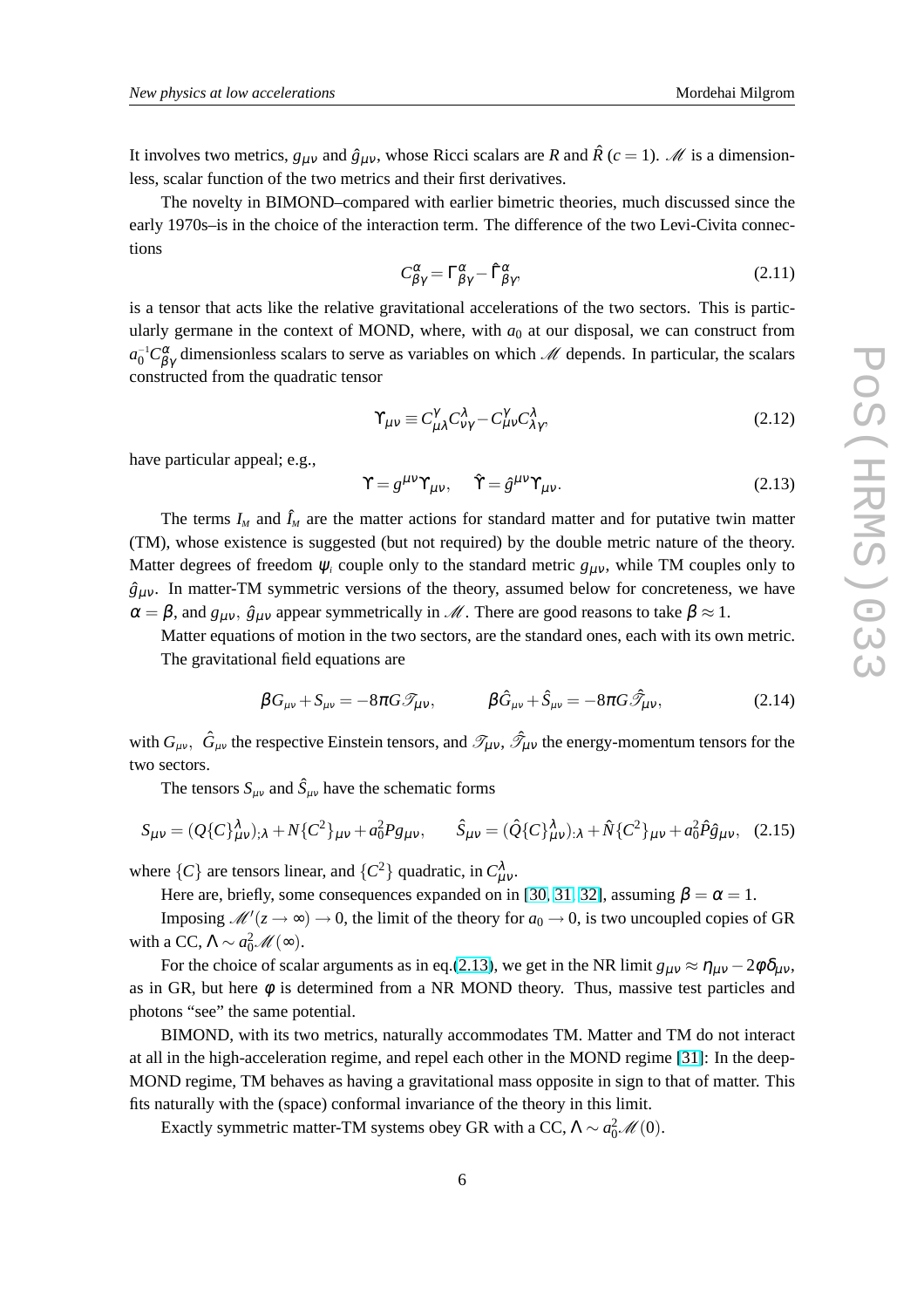<span id="page-6-0"></span>Cosmology is preliminarily discussed in [\[33,](#page-14-0) [30,](#page-14-0) [32\]](#page-14-0): In an interesting special case, where the universe is matter-TM symmetric, there are no MOND effects, apart for the appearance of the CC,  $\sim a_0^2$ . The "coincidence" [\(2.1\)](#page-1-0) thus follows naturally in BIMOND. In this case cosmology is the standard FRW one, with a CC, retaining the successes of early-universe cosmology, such as nucleosynthesis. Other MOND effects, cosmological and local, only appear with matter-TM separation (or if there is no TM). The expected CMB fluctuations in BIMOND have not been studied yet.

Structure formation: some aspects, relevant to weak-inhomogeneities, are discussed in [\[32\]](#page-14-0). Even in a symmetric universe, if the initial quantum fluctuations are not identical in the two sectors, matter and TM segregate efficiently, since density differences grow much faster that the sum. The inhomogeneities of the two matter types develop, eventually, into mutually avoiding, cosmic webs.

 $S_{\mu\nu}$  in eqs.[\(2.14\)\(2.15\)](#page-5-0) can act as the energy-momentum tensor of cosmological DM, beside its contribution to the CC.

Note that the MOND limit occurs, in BIMOND, when the acceleration *difference* in the two sectors is small compared with  $a<sub>0</sub>$ . This quantity nearly equals the matter acceleration alone, in pure-matter systems–such as presumably are the well scrutinized systems (stars, galaxies, etc.)–but not in well mixed matter-TM configurations.

## **2.3 Theories with microscopic basis**

There are suggestions to obtain MOND phenomenology in various microscopic-physics scenarios. For example, an omnipresent, polarizable, dark-mater medium [\[11\]](#page-14-0), an assumption of properly tailored baryon-DM interactions [\[34\]](#page-14-0), the "dark fluid" approach [\[35\]](#page-14-0), various versions of gravity as an entropic effect [\[36,](#page-14-0) [37,](#page-14-0) [38\]](#page-14-0), vacuum effects [\[10\]](#page-14-0), and Hoˇrava gravity [\[39\]](#page-14-0).

#### **3. MOND phenomenology**

#### **3.1 Kepler-like laws**

Clearly, each MOND theory has its own specific predictions regarding the dynamics of gravitating systems, such as planetary systems, galaxies, galactic systems, and the universe at large. It is possible, however, to distill from these a number of predicted, general laws. This is analogous to the extraction of Kepler's laws from Newtonian dynamics. What is more, many of these corollaries follow essentially only from the basic tenets of MOND, and are thus valid in all MOND theories. It is also noteworthy that these MOND laws are independent from the DM point of view, in the sense that one can construct, for example, model populations of baryons-plus-DM galaxies that satisfy any subset of these corollaries, but not the others. This means that in the framework of the DM paradigm they would each require a separate explanation. Following are a few of these corollaries.

• Asymptotic independence of orbital velocities on the size of the orbit: Under space-time scaling, radii scale, but velocities do not, resulting in radius-independent orbital velocities in the MOND regime (large radii) around a point mass, *M*, (or around any mass well within the orbital radius). This fact underlies the prediction of asymptotically flat RCs of disc galaxies:  $V(r) \rightarrow V_{\infty}$ . See Figs. [2](#page-9-0) and [3.](#page-10-0)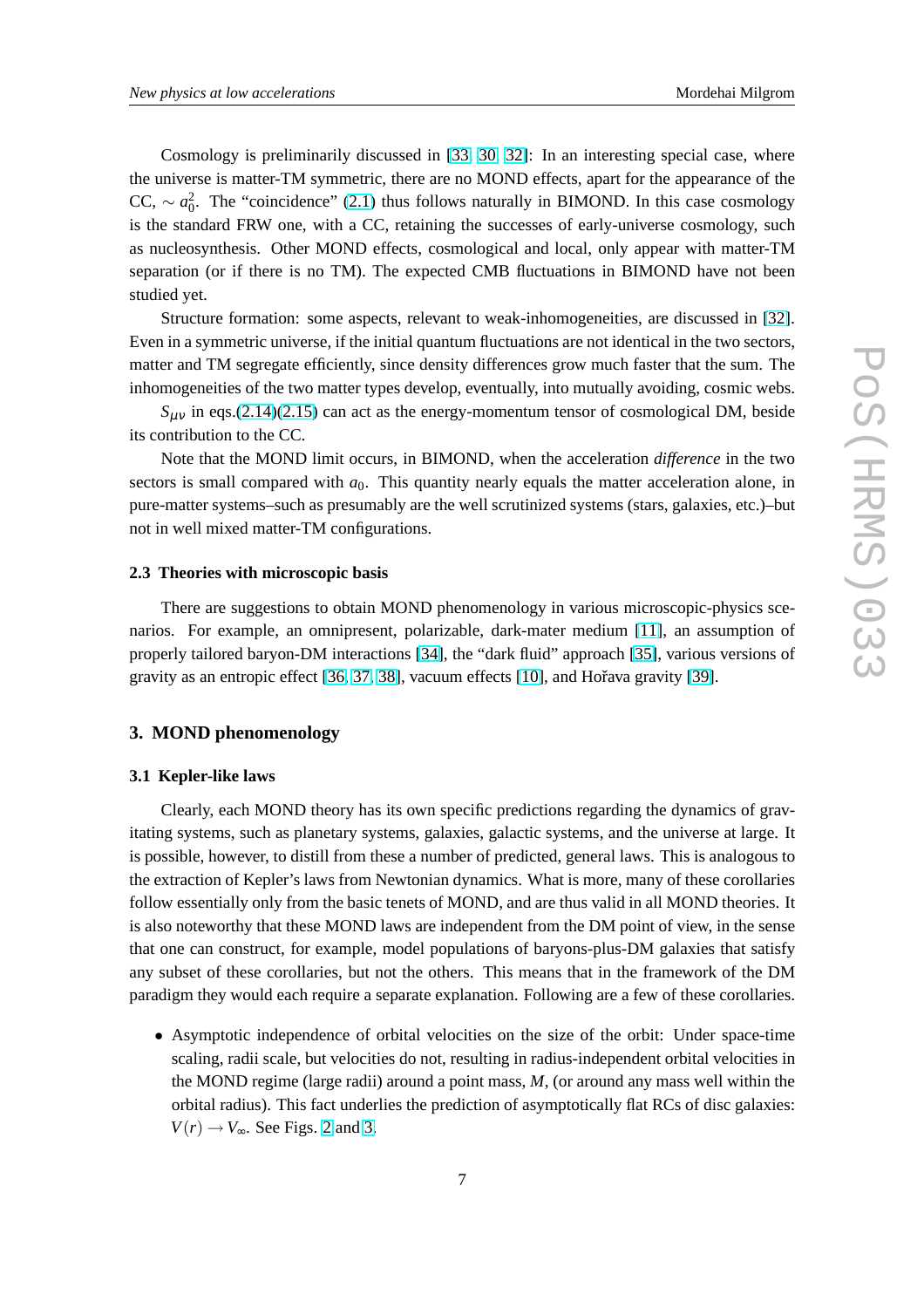<span id="page-7-0"></span>

**Figure 1:** The total baryonic mass of disc galaxies plotted against the plateau (asymptotic) rotational speed. The (yellow) band is the MOND prediction (whose width represents the uncertainty in  $a_0$  as determined by the data). From [\[40\]](#page-14-0).

• The mass-asymptotic-velocity relation: With only  $a_0$  available as a new dimensioned constant, we must have (equality, rather than proportionality, defines the normalization of  $a_0$ )

*V*

$$
V_{\infty}^4 = MGa_0. \tag{3.1}
$$

This prediction underlies the observed baryonic Tully-Fisher relation (see Fig. 1). The data is consistent with zero intrinsic scatter about the MOND prediction [\[40\]](#page-14-0).

- In galaxies where  $V^2/R > a_0$  in the inner parts, the mass discrepancy appears always around the radius where  $V^2/R = a_0$ , amply vindicated in many analyses.
- Isothermal spheres (IS)–approximating ellipticals and other spherical stellar systems–must have mean surface densities  $\bar{\Sigma} \lesssim a_0/G$ : Newtonian ISs have, perforce, infinite mass. In MOND, they have a finite mass, but their mean acceleration has to be  $\langle a \rangle \le a_0$  to enjoy the MOND protection ( $\langle a \rangle \sim G\bar{\Sigma}$ ). (Non-isothermal spheres, such as stars, can have arbitrarily high  $\bar{\Sigma}$ .) For comparison with the data see e.g., [\[41\]](#page-14-0)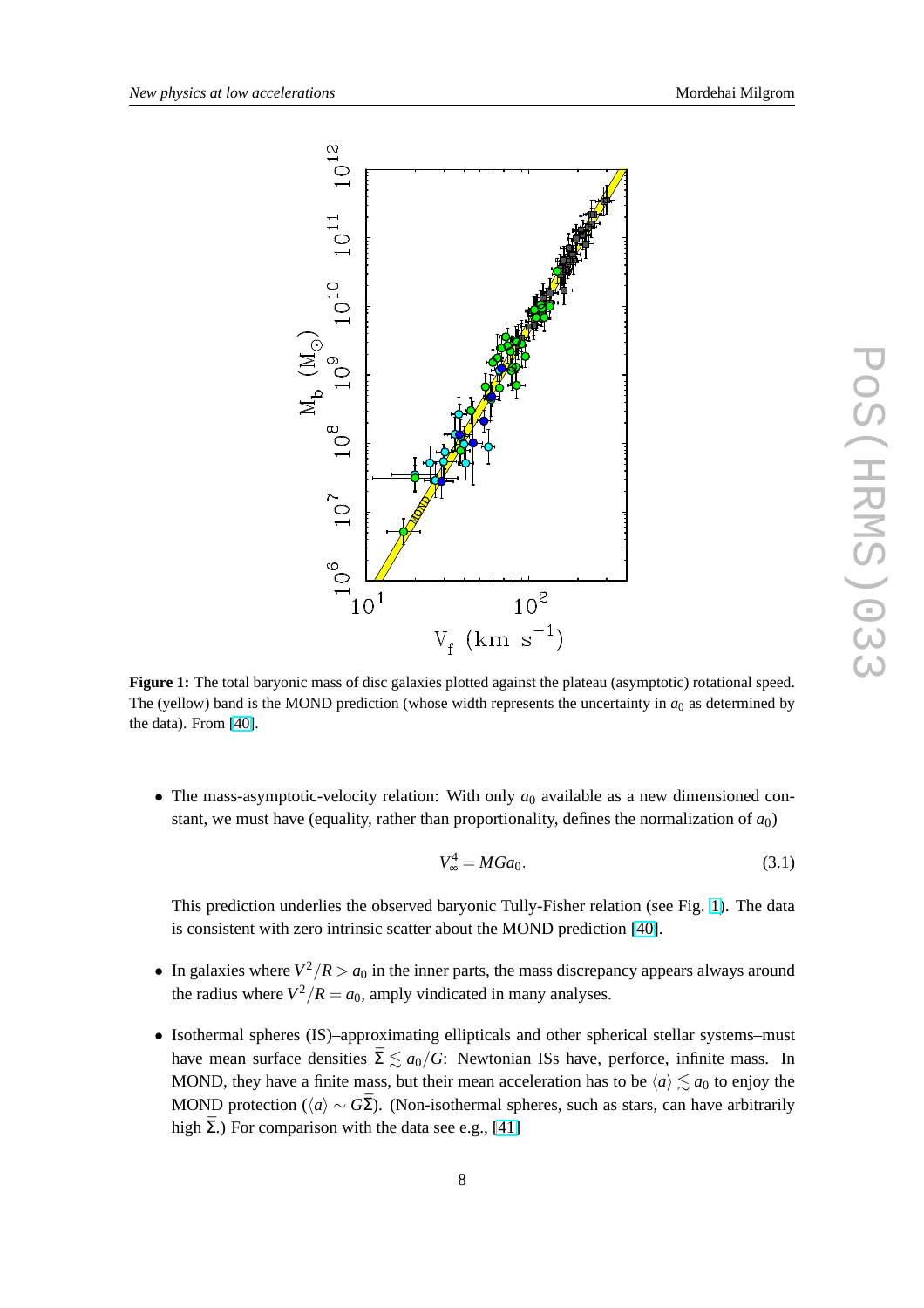- For pressure-supported systems, characterized by a velocity dispersion  $\sigma$ , the ratio  $\eta = \frac{\sigma^4}{MG}$ *MGa*<sup>0</sup> has to be of order unity, but depends somewhat on the definition of  $\sigma$ , on the degree of isotropy, on the proximity to the MOND regime, etc. This prediction underlays the observed Faber-Jackson relation between the luminosity and velocity dispersion of elliptical galaxies, and extends to globular clusters, galaxy clusters, etc. (e.g., [\[41\]](#page-14-0)). Intrinsic scatter, or systematic deviation, is predicted because of possible scatter, or systematics, in  $\eta$ .
- The central surface density of "dark halos" is  $\approx a_0/2\pi G$  [\[42,](#page-15-0) [43,](#page-15-0) [44\]](#page-15-0).
- Added stability of discs with  $\bar{\Sigma} \lesssim a_0/G$ ; i.e., discs whose bulk is in the MOND regime, where accelerations scale as  $a \propto M^{1/2}$ , instead of the Newtonian  $a \propto M$ . Thus  $\delta a/a = (1/2)\delta M/M$ , leading to a weaker response to perturbations [\[45\]](#page-15-0).
- Disc galaxies have both a disc AND a spherical "DM" components [\[46\]](#page-15-0).
- MOND theories are inherently nonlinear. This leads to a generic prediction of an "Externalfield effect" (EFE): The internal dynamics in a subsystem is affected by the acceleration with which it is falling in a mother system. MOND theories do not obey the strong equivalence principle, which prevents such effects in GR.

#### **3.2 Rotation curves of disc galaxies**

At present, full rotation curve (RC) analysis of disc galaxies, constitutes, arguably, the most comprehensive and robust manifestation of the mass discrepancy, and offers the best touchstone for testing alternative dynamics. Given the distribution of baryons in a galaxy, A MOND MG theory predicts the full gravitational field of the galaxy. In particular, it predicts the field in the midplane, which, in turn, determines the rotation curve. In MI theories, the gravitational field is the standard one, but particle trajectories are predicted by the specific theory. Even though we do not yet have a full-fledged MI MOND theory, as already mentioned, it can be shown that all such theories predict a simple, universal, algebraic relation between the MOND and Newtonian accelerations, on circular orbits, in an axisymmetric potential: relation [\(2.7\)](#page-3-0); enough to predict the RC for a given galaxy. This relation was used in all MOND RC analyses to date. The exact choice of the universal function  $\mu(x)$  appearing in eq.[\(2.7\)](#page-3-0) turns out to affect only a little the predicted RCs [given that it satisfies the required asymptotic limits  $\mu(x \ll 1) \approx x$ ,  $\mu(x \gg 1) \approx 1$ . Small differences between the predictions of different forms of  $\mu(x)$  for high-acceleration galaxies, do exist, of course, and are being explored.<sup>2</sup> Some computations of RC predictions of MG theories have shown that these do not differ much from those of MI, although differences do exist, and can, in principle, be used to distinguish between the two classes of theories.<sup>3</sup> Part of the reason that the predictions of the two classes of theories are similar, is that the general form of the RC is predicted by the basic MOND

<sup>&</sup>lt;sup>2</sup>For the many low-acceleration galaxies that have been analyzed, where  $a \ll a_0$  everywhere in the galaxy, only the  $x \ll 1$  behavior of  $\mu(x)$  enters.

<sup>&</sup>lt;sup>3</sup> some of the differences may perhaps be compensated by adjusting the choice of the interpolating functions  $\mu(x)$ , which appears in both classes. Note that  $\mu(x)$  appears in different ways in the two theory types. In existing MG theories  $\mu$  appears in the gravitational action, and would enter all phenomena; in MI formulations,  $\mu$  pertains only to circular orbits in axisymmetric potentials.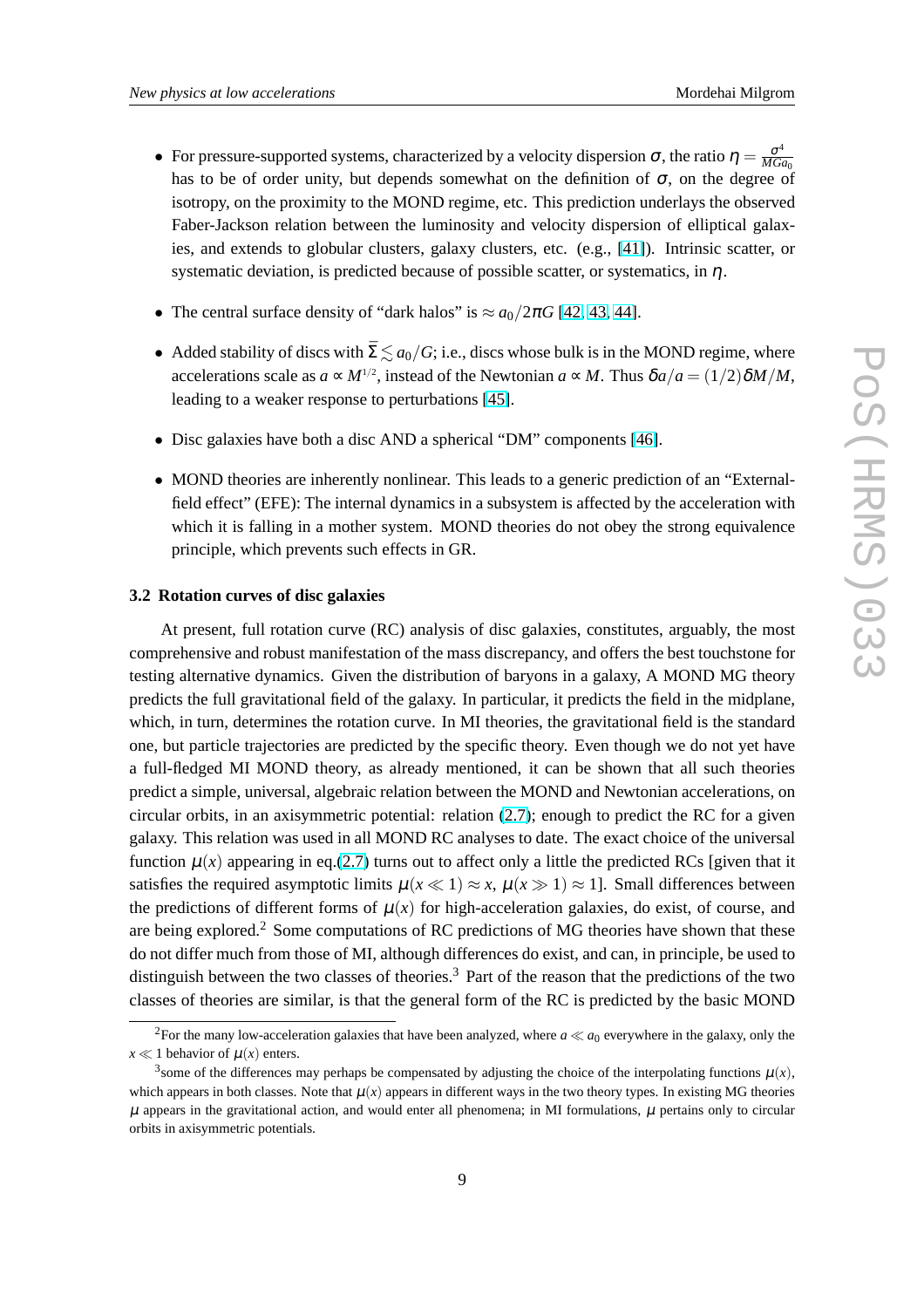<span id="page-9-0"></span>

**Figure 2:** Rotation curves for galaxies across the gamut of RC types, from low-mass-low-speed galaxies that are everywhere of low-acceleration, to high-mass-high-speed galaxies that have high accelerations in the inner parts. The solid lines are the MOND curves; other lines are Newtonian contributions from the stars and gas (from [\[2\]](#page-13-0), [\[47\]](#page-15-0), and curtesy of Bob Sanders).

tenets and so is shared by all MOND theories.<sup>4</sup> Additionally, for spherical systems, a relation of the form [\(2.7\)](#page-3-0) is also exact for MG formulations.

Contrary to MOND, DM does not predict the RCs of individual galaxies from the baryon distribution. One can, at best, try to fit a DM halo, taken from a several-parameter family of DM halos predicted by this or that concept of DM (for example, the NFW-like halos predicted by CDM).

Figures. 2 and [3](#page-10-0) show some MOND rotation curves for disc galaxies. In Fig. 2, I put together galaxies covering a large part of the range of galaxy types. Some of these show that the predicted MOND curves reproduce even local features on the observed RC. These features can be traced back to features in the baryon mass distribution of the galactic disc. They tend to wash out even in the best DM fits, since it is not expected that the same feature that appears in the disc-like baryon distribution, also appears in the spheroidal DM mass distribution.

## **3.3 Elliptical galaxies**

The acceleration field around elliptical galaxies has to be probed by means other then RCs; these are generically less robust. There are, e.g., several strong-lensing studies, which probe the very inner parts; they are inconclusive, as the deduced mass discrepancies there are small and

<sup>4</sup>The asymptotic velocity is predicted to be constant and its value determined uniquely from the total mass, and, the velocity starts from zero at the center. In a high acceleration galaxy, the predicted velocity takes the Newtonian values roughly up to the radius, *R*, where  $V(R)^2/R = a_0$ , then the MOND behavior takes over.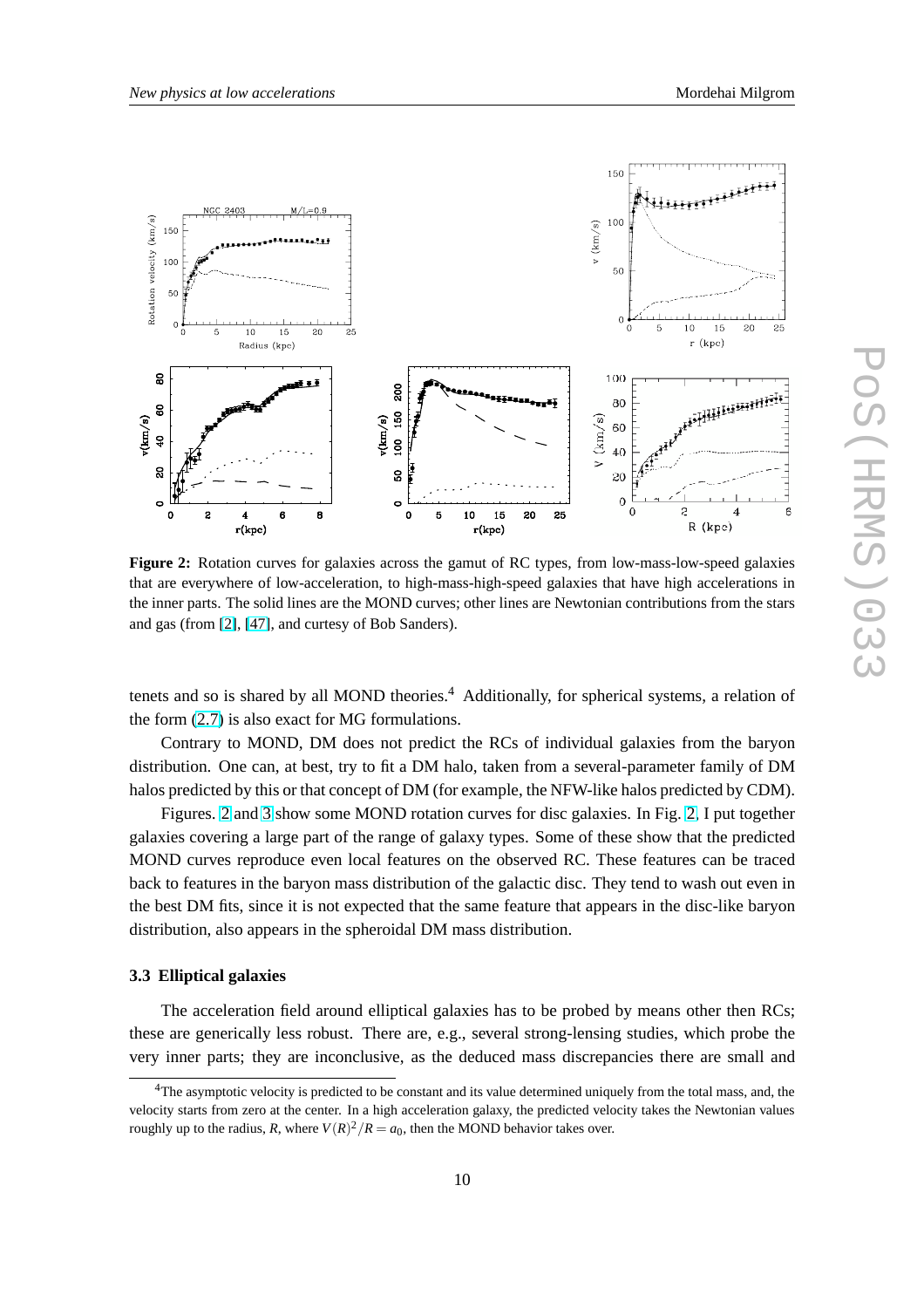<span id="page-10-0"></span>

**Figure 3:** More MOND results for galaxy RCs (from [\[2\]](#page-13-0)). The solid lines are the MOND curves; the other curves are based on Newtonian dynamics: for the stellar disc (dots), gas (dash dots), and stellar bulge (long dashed) contributions.

uncertain. Concentrating on studies that go to large galactic radii of isolated elliptical galaxies, I mention here the analyses of [\[48\]](#page-15-0) and [\[49\]](#page-15-0), who find good agreement with MOND prediction, in analyses based on planetary-nebulae, or companion-galaxy, probes. Recently, [\[50\]](#page-15-0) published a mass analysis of the isolated elliptical NGC 720, based of x-ray-gas hydrostatics. They find that the mass discrepancy at a radius of 100Kpc is  $\sim$  10. I note here that this is in very good agreement with the prediction of MOND: The MOND acceleration there is  $g(100Kpc)/a_0 \equiv x \approx 0.11$ , and the predicted discrepancy is  $1/\mu(x)$ , which is  $\approx 1/x$  for small *x*.

#### **3.4 Systems of galaxies**

MOND has been tested also on systems of galaxies, for example, on poor galaxy groups, in [\[51\]](#page-15-0), and on super clusters; e.g., in [\[52\]](#page-15-0). These analyses showed that the very large mass discrepancies shown by these systems disappear in MOND, within the uncertainties.

However, analyses of galaxy clusters, employing x-ray-gas hydrostatics, and gravitational lensing, shows a persistent, remaining mass discrepancy, even when MOND is used (see e.g., [\[53,](#page-15-0) [54\]](#page-15-0), and references therein, for earlier findings to this effect, going back to the early 1990s): The typical mass discrepancy of galaxy clusters within a few megaparces of the center, which by standard dynamics is of the order of a factor 10, is reduced in MOND to about a factor of two only. The deduced density distribution of the MOND "phantom" DM is similar to that of galaxies, and is rather more centrally concentrated than that of the x-ray gas, which makes the lion share of the baryons. As a result, the remaining mass discrepancy is rather more pronounced near the centers of the clusters. A more detailed discussion of this remaining discrepancy, and of possible explanations of it, are reviewed in [\[55\]](#page-15-0), advocating, specifically, that the discrepancy is due to yet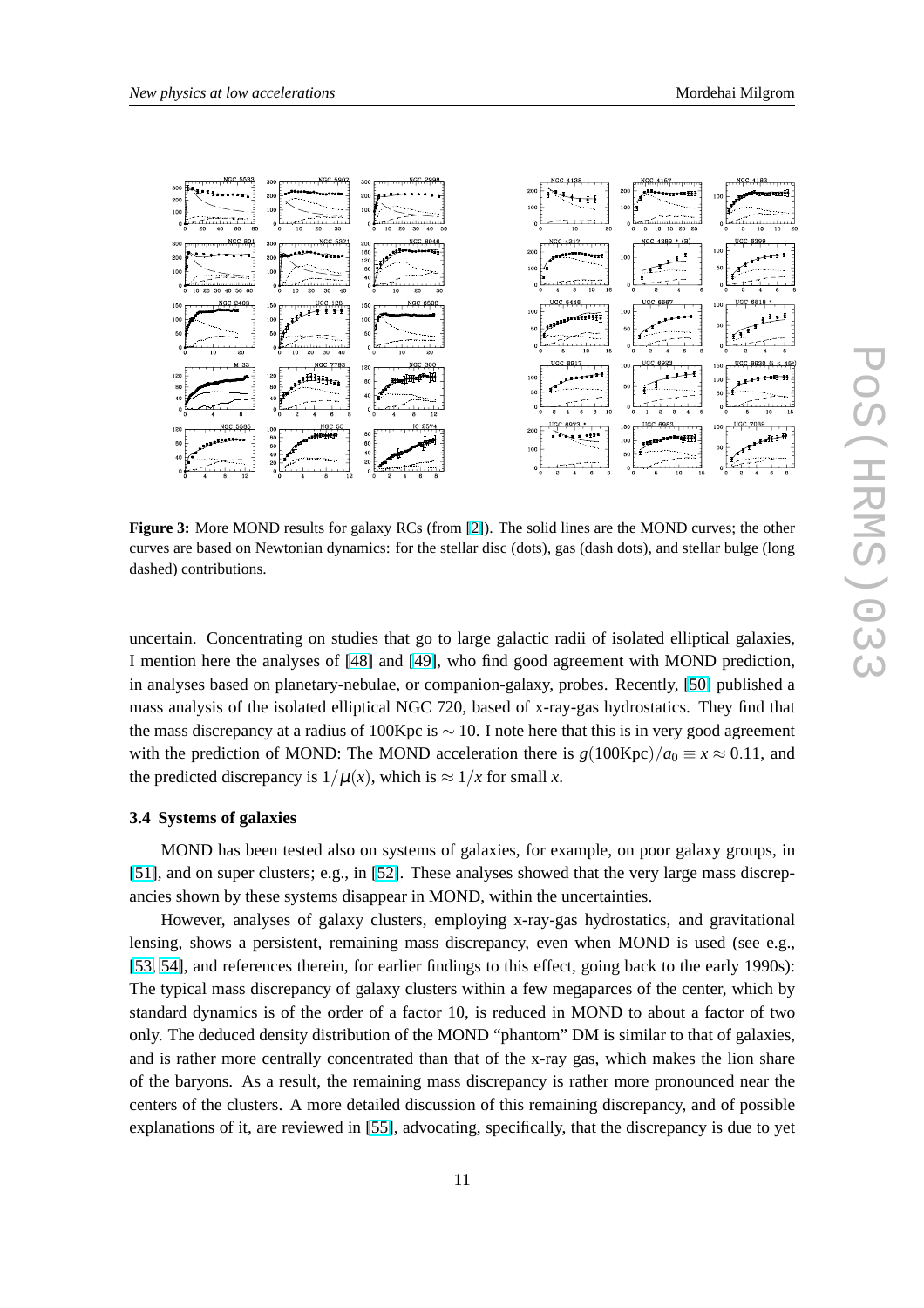undetected baryons in clusters. Other suggestions involve neutrinos as the remaining cluster DM [\[56,](#page-15-0) [57\]](#page-15-0). The much bruited discrepancy shown by the colliding, double "bullet cluster", is exactly what is expected from previous analyses of single clusters, and does not further redound to the cluster conundrum in MOND.

#### **3.5 Cosmological "dark matter"**

Accounting fully for all the cosmological effects attributed conventionally to cosmological DM, is a remaining challenge for MOND. (The effects of "dark energy" can be naturally gotten in MOND theories, without "dark energy", as we saw above, e.g., in connection with BIMOND.) As has been amply shown, there are MOND effects that mimic some aspects of cosmological DM (e.g., the enhanced rate of the growth of perturbations, which occurs in MOND because gravity is augmented at low accelerations). But a full accounting may have to await the advent of a fundamental theory of MOND. I discuss this issue some more in the last section.

# **4.** *a*<sup>0</sup> **and its significance**

As shown in sec. [3.1,](#page-6-0)  $a_0$  appears in various laws predicted by MOND; its value is determined, consistently, by matching these predictions to the data. Thus,  $a<sub>0</sub>$ , and the associated MOND phenomenology, is here to stay, no matter what the interpretation of MOND is. Arguably, the best constraints on  $a_0$  come from the measured proportionality factor of the mass-asymptotic speed relation [\(3.1\)](#page-7-0), and from more detailed rotation-curve analysis (for a recent account of such deter-minations, see [\[40\]](#page-14-0)). As shown by eq.[\(2.1\)](#page-1-0), the value found  $a_0 = (1.20 \pm 0.25) \times 10^{-8}$ cm s<sup>-2</sup>, is near some cosmologically significant accelerations. Is this a mere coincidence? Assuming that it is not, and that it does have a fundamental significance, several questions arise: Is the approximate equality  $\bar{a}_0 \approx cH_0$ , where  $H_0$  is today's Hubble constant, the more fundamental one, and the second equality is then just a result of the celebrated and mysterious "cosmic coincidence"  $H_0^2 \approx \Lambda/3$ ? In this case, does this signify that  $a_0$  varies with cosmic time in proportion to the expansion rate, so as to maintain the equality at all times? Then, antropic explanations of the cosmic coincidence suggest themselves ( [\[7,](#page-13-0) [9\]](#page-13-0)). Is the second equality,  $\bar{a}_0 \approx c(\Lambda/3)^{1/2}$ , the more fundamental one? Is then  $a_0$ , as is purportedly  $\Lambda$ , a veritable constant? In either case, the information about the state of the universe at large, encoded in  $H_0$  and/or  $\Lambda$ , somehow has to enter local dynamics in small systems, such as galaxies (as discussed, e.g., in [\[10\]](#page-14-0)). Alternatively, we can have a scheme in which the  $a_0$ appears in some underlying theory of MOND, and so it both fixes the CC, and also appears in local dynamics. This happens, e.g., in the theory discussed in [\[11\]](#page-14-0), and in BIMOND [\[30\]](#page-14-0).

The double equality [\(2.1\)](#page-1-0) doubles the mystery of the cosmic coincidence: not only is the expansion rate today comparable with the (fixed?) value of  $(\Lambda/3)^{1/2}$ , but both are comparable with an acceleration constant that appears ubiquitously in the dynamics of galactic systems.

Another observation that might indicate a connection of the local physics inherent in MOND with cosmology, is the aforementioned space conformal invariance of the deep-MOND limit of some NR versions of MOND. This invariance completes the space symmetry group of the theory to SO(4,1), which is the geometrical symmetry group of a de Sitter space-time [\[12\]](#page-14-0).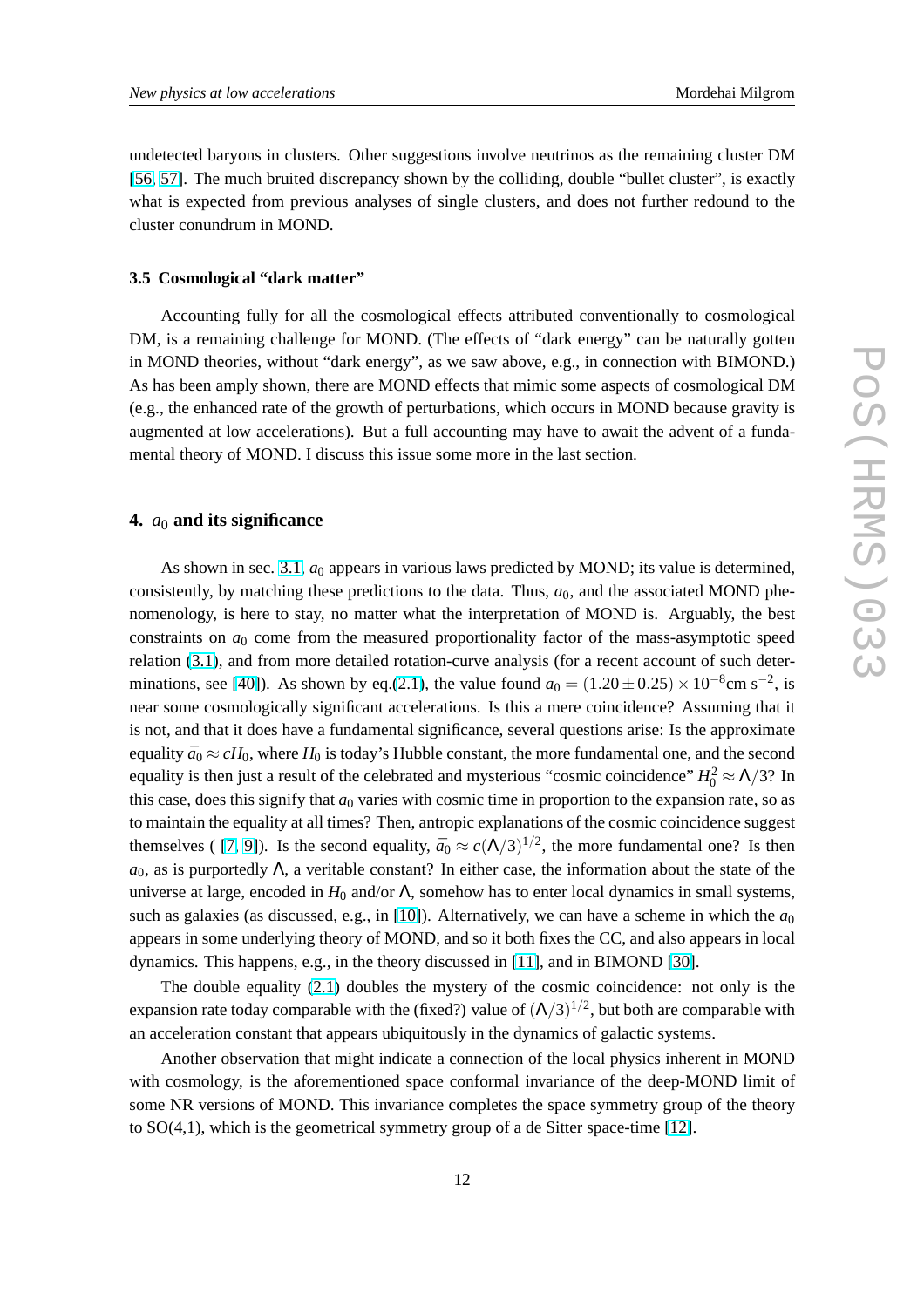## **5. MOND vs CDM**

MOND and standard-dynamics-plus-DM are two competing paradigms now practiced side by side, with the adherents of each complacently pointing to the successes of their own favorite, and to the shortcomings of its competitor. The two are, however, not sister paradigms to be tested on the same touchstones. They account for the observed mass discrepancies in the universe in completely different ways, and judging them calls for different criteria. Take, for instance, the analysis of rotation curves by the two paradigms: It does not make good sense to judge with the same eye, and on equal footing, the agreement between the observed and theoretical curves for the two paradigms, since the MOND curves are inescapable predictions, while the DM theoretical curves are only fits, affording great latitude (usually with two parameters).

Consider, specifically, the now prevalent version of DM: the cold dark matter (CDM) paradigm. According to this picture, the mass discrepancies observed today in galactic systems are an outcome of the varied and turbulent histories of individual systems. Such histories involve the initial collapse of the system, possible mergers with other systems, violent collisions, gas accretion, dissipation, baryon heating and cooling, loss of matter from the system due to supernova explosions, AGN activity, and ram-pressure stripping, etc., etc. Under these processes, the dissipative and interactive baryons undergo very different influences from the presumably weakly interacting CDM. Thus the resulting relations between the distribution of the CDM and that of the baryons in a given system– which encapsulates the mass discrepancy–depend very strongly on the details of the history. These details are not known, and cannot be known, for a given individual system. CDM can thus not, generically, predict the mass discrepancy and its distribution, in an individual object (given the observed baryon distribution). One interesting and crucial exception to this concerns tidal dwarfs: the small "phoenix" galaxies that are born in gas tails produced in the aftermath of high-speed galaxy collisions. These dwarfs are formed in one, relatively clean, process, whereby previous history is erased. CDM predicts robustly that practically no DM finds its way into these dwarfs, contrary to what is claimed to be observed (see, e.g., [\[58,](#page-15-0) [59\]](#page-15-0)). MOND does predict correctly the observed mass discrepancies in such systems.

If not predicting the details of the mass discrepancies in individual systems, can CDM predict, at least, general statistical correlations between DM and baryons in galactic systems, such as the different mass-velocity relations? These too would result from the above mentioned complicated, and little understood, physical processes, especially those involving the baryons. In CDM, attempts to predict such general correlations employ so called semi-analytic models. These purport to account for the complicated physical processes, putting in by hand all sorts of recipes, and formulas. But they are all based on guesses that, while educated, are quite unreliable. In any event, such considerations should necessarily lead to correlations with very large scattering, as the haphazard element cannot be avoided–while the observed correlations are known to be very tight.

What CDM can perhaps do well is predict statistical properties of pure CDM haloes–inasmuch as they are only little affected by the small amount of baryons now left in them. For example, the general statistics of halo population, and properties of the density distribution within a halo. It is well known, however, that the most straightforward predictions of this type (regarding, for example, the number of satellite halos, and the central density cusp predicted for CDM halos) are in conflict with observations; attempts to excuse such conflicts require high contortion skills.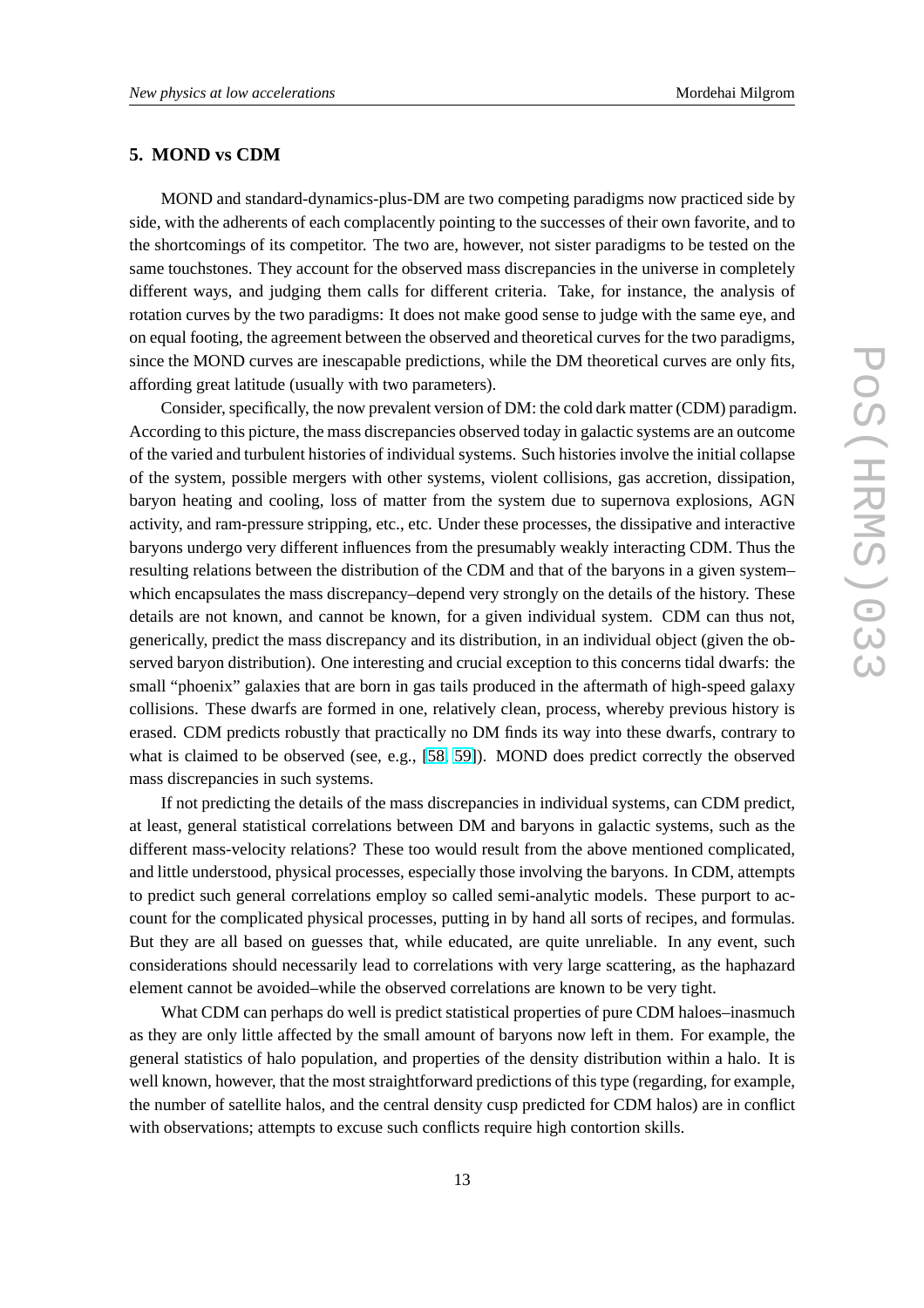<span id="page-13-0"></span>In contrast, in MOND, all aspects of the mass discrepancies are inescapable predictions, independent of the exact system history, and furthermore they all follow from the distribution of the baryons alone.

Epistemologically, the situation is similar to that concerning planetary systems, where we all agree on the underlying dynamics. Many of the properties of planetary systems at a given time– such as the number of planets, their masses, compositions, and orbital radii–result from their complicated, and rather poorly understood, formation and evolution history. But other properties–such as those epitomized by Kepler's laws, and the dependence of Kepler's constant on the mass of the central star–are inescapable consequences of an undisputed, underlying theory of dynamics. We see in galaxies phenomenological laws that are as robust as Kepler's laws were, when they were recognized in the solar system, and which are universal. Does it make more sense to deduce that such regularities somehow resulted from a complicated and haphazard formation history of galaxies, or to accept that they are inevitable consequences of some appropriate underlying dynamics?

The main challenge that DM advocates now level at the MOND camp–as also echoed in this conference–is the remaining unproven ability of a MOND extension to account, as well as CDM does, for some cosmological observations–such as some aspects of the CMB power spectrum, and some aspects of large-scale structure. This is true: what standard dynamics has managed to explain in cosmology by invoking cosmological DM has not yet been shown to be fully accounted for by a relativistic MOND version (the effects of "dark energy" can be naturally accounted for in MOND, as I mentioned above in connection with BIMOND). TeVeS does go some way in this direction, but not fully, and BIMOND's implications on these points have not been explored enough, to say nothing of other possible MOND theories.

It has to be remembered, however, that what has already been accounted for by MOND in galaxies is much more than what still remains to be achieved in cosmology. In a sense, each galaxy is a universe of its own, offering as much data to be matched by a theory, as does cosmology at large. Newtonian dynamics was, after all, deduced with only one "mini-universe" in mind–the solar system. There is no reason to doubt that some relativistic version of MOND will be capable of accounting for the (epistemologically) little that still remains to be explained.

## **References**

- [1] M. Milgrom, Astrophys. J. 270, 365 (1983)
- [2] R. H. Sanders, and S. S. McGaugh, An. Rev. Astron. Astrophys. 40, 263 (2002).
- [3] J.D. Bekenstein, Contemp. Phys. 47, 387 (2006)
- [4] M. Milgrom, In Proceedings XIX Rencontres de Blois; arXiv:0801.3133 (2008).
- [5] M. Milgrom, In "The Invisible Universe International Conference", Paris, June 2009 (J.M. Alimi et al. eds.), arXiv:0912.2678
- [6] R.H. Sanders, "The dark matter problem: a historical perspective", Cambridge U. Press (2010)
- [7] M. Milgrom, Comm. Astrophys. J. 13, 215 (1989)
- [8] M. Milgrom, Ann. Phys. 229, 384 (1994)
- [9] R.H. Sanders, MNRAS, 296, 1009 (1998)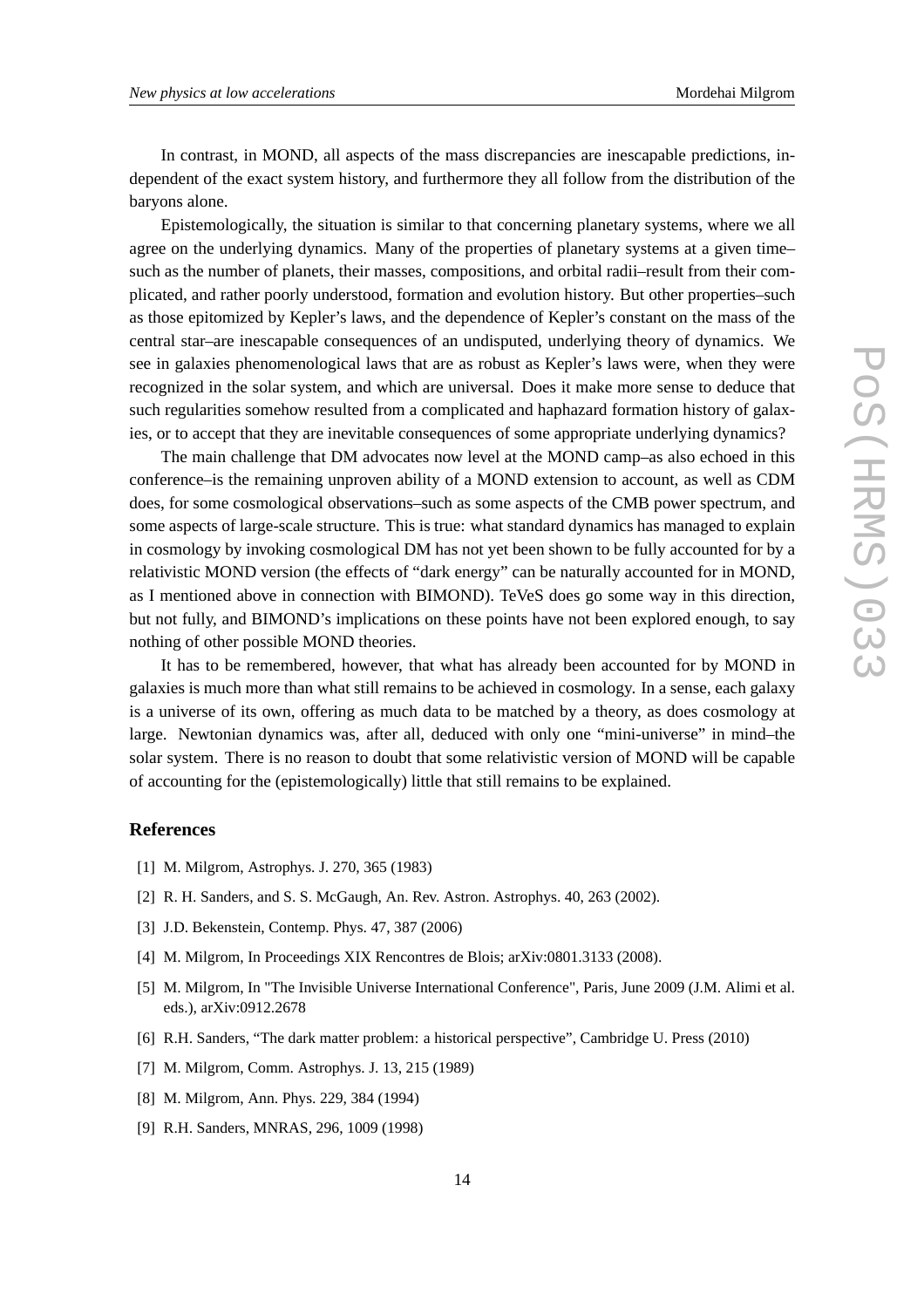- <span id="page-14-0"></span>[10] M. Milgrom, Phys. Lett. A 253, 273 (1999)
- [11] L. Blanchet, and A. Le Tiec, Phys. Rev. D 80, 023524 (2009)
- [12] M. Milgrom, Astrophys. J. 698, 1630 (2009)
- [13] M. Milgrom, in *Mass Profiles and Shapes of Cosmological Structures* G.A. Mamon, F. Combes, C. Deffayet and B. Fort (eds) EAS Publications Series, 20, 217 (2006)
- [14] J. Bekenstein and M. Milgrom, Astrophys. J. 286, 7 (1984)
- [15] M. Milgrom, Phys. Rev. E 56, 1148 (1997)
- [16] M. Milgrom, Mon. Not. R. Astron. Soc. 403, 886 (2010)
- [17] J.D. Bekenstein, Phys. Rev. D 70, 083509 (2004)
- [18] R.H. Sanders, Astrophys. J. 480, 492 (1997)
- [19] C. Skordis, Class. Quant. Grav. 26, 143001 (2009)
- [20] P.G. Ferreira, and G.D. Starkman, Science 326, 812 (2009)
- [21] E. Sagi, Phys. Rev. D 80, 044032 (2009)
- [22] S. Dodelson and M. Liguori, Phys. Rev. Lett. 97, 231301 (2006)
- [23] C. Skordis, D.F. Mota, P.G. Ferreira, and C. Boehm, Phys. Rev. Lett. 96, 011301 (2006)
- [24] C. Skordis, Phys. Rev. D 74, 103513 (2006)
- [25] C. Skordis, Phys. Rev. D 77, 123502 (2008)
- [26] T.G. Zlosnik, P.G. Ferreira, and G.D. Starkman, Phys. Rev. D 77, 084010, (2008)
- [27] E. Sagi, Phys. Rev. D 81, 064031 (2010)
- [28] T.G. Zlosnik, P.G. Ferreira, and G.D. Starkman, Phys. Rev. D 75 044017 (2007)
- [29] T. Jacobson and D. Mattingly, Phys. Rev. D 64, 024028 (2001)
- [30] M. Milgrom, Phys. Rev. D 80, 123536 (2009)
- [31] M. Milgrom, Mon. Not. R. Astron. Soc. 405, 1129 (2010)
- [32] M. Milgrom, Phys. Rev. D 82, 043523 (2010)
- [33] T. Clifton and T.G. Zlosnik, Phys. Rev. D 81, 103525 (2010)
- [34] J-P. Bruneton, S. Liberati, L. Sindoni, and B. Famaey, JCAP, 03, 021 (2009)
- [35] H.S. Zhao and B. Li, arXiv:0804.1588 (2008)
- [36] X. Li and Z. Chang, arXiv:1005.1169 (2010)
- [37] C.M. Ho, D. Minic, Y.J. Ng, arXiv:1005.3537 (2010)
- [38] V. V. Kiselev and S. A. Timofeev, arXiv:1009.1301 (2010)
- [39] J.M. Romero, R. Bernal-Jaquez, O. González-Gaxiola, Mod. Phys. Lett. A, 25 (29), 2501 (2010)
- [40] S. S. McGaugh, preprint (2010)
- [41] R. Scarpa, in "Structure Evolution and Cosmology", 2002, Santiago, Chile arXiv:astro-ph/0302445 (2003)